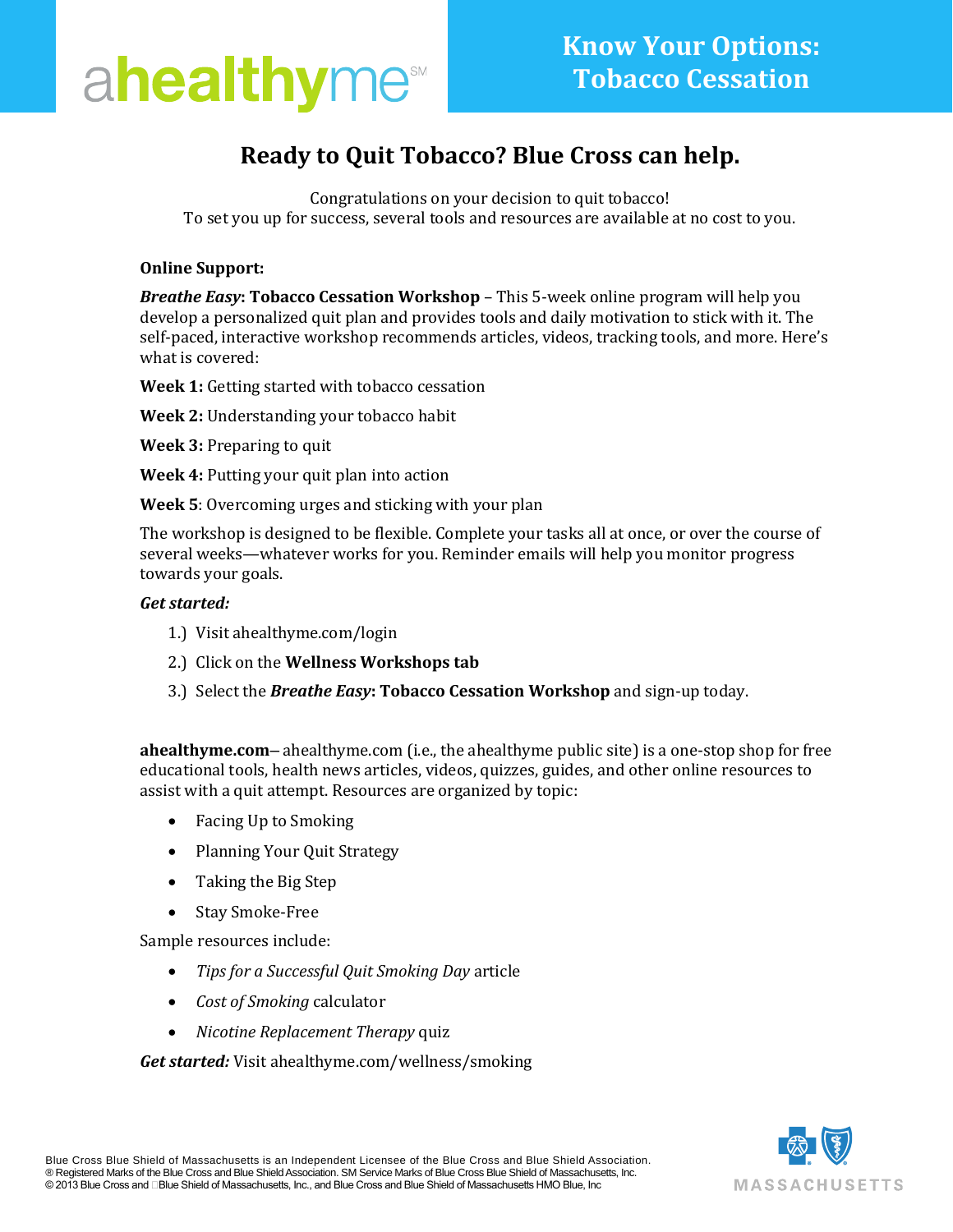# $A \cap \mathbb{R}$  and  $A \cap \mathbb{R}$  and  $A \cap \mathbb{R}$ and PIN codeMoMibMommm

### **Telephonic Support:**

**Wellness Coaching:** – One on one, personalized support from an experienced Wellness Coach is just a phone call away. Wellness Coaches are health educators who are trained in tobacco cessation. Together, you will: set a quit date, prepare for quitting, assess potential health risks, set realistic goals, prepare for potential obstacles, and build a personalized quit plan.

Wellness Coaches are available from 8:00a.m. to 8:00p.m., Monday through Friday.

#### *Get started:*

*Call*: (888) 509-9654

*Click:* Visit ahealthyme.com/login, click on *Telephonic Wellness Coaching* for more information.

#### **Other Resources:**

- smokefree.gov (National)
- [espanol.smokefree.gov/](http://espanol.smokefree.gov/) (en Espanol)

#### **Onsite Support:**

**"Beat the Pack" Tobacco Cessation Program:** – This eight-week educational seminar focuses on setting goals and forming positive habits. The evidence-based, interactive program is facilitated by a professional health educator. You'll learn about:

- the benefits of quitting,
- overcoming barriers to quitting,
- managing withdrawal symptoms and stress, and
- tips for maintaining a long-term tobacco-free lifestyle.

This series includes 4 bi-weekly onsite group seminars **plus** 4 bi-weekly sessions of **one-onone health coaching**.